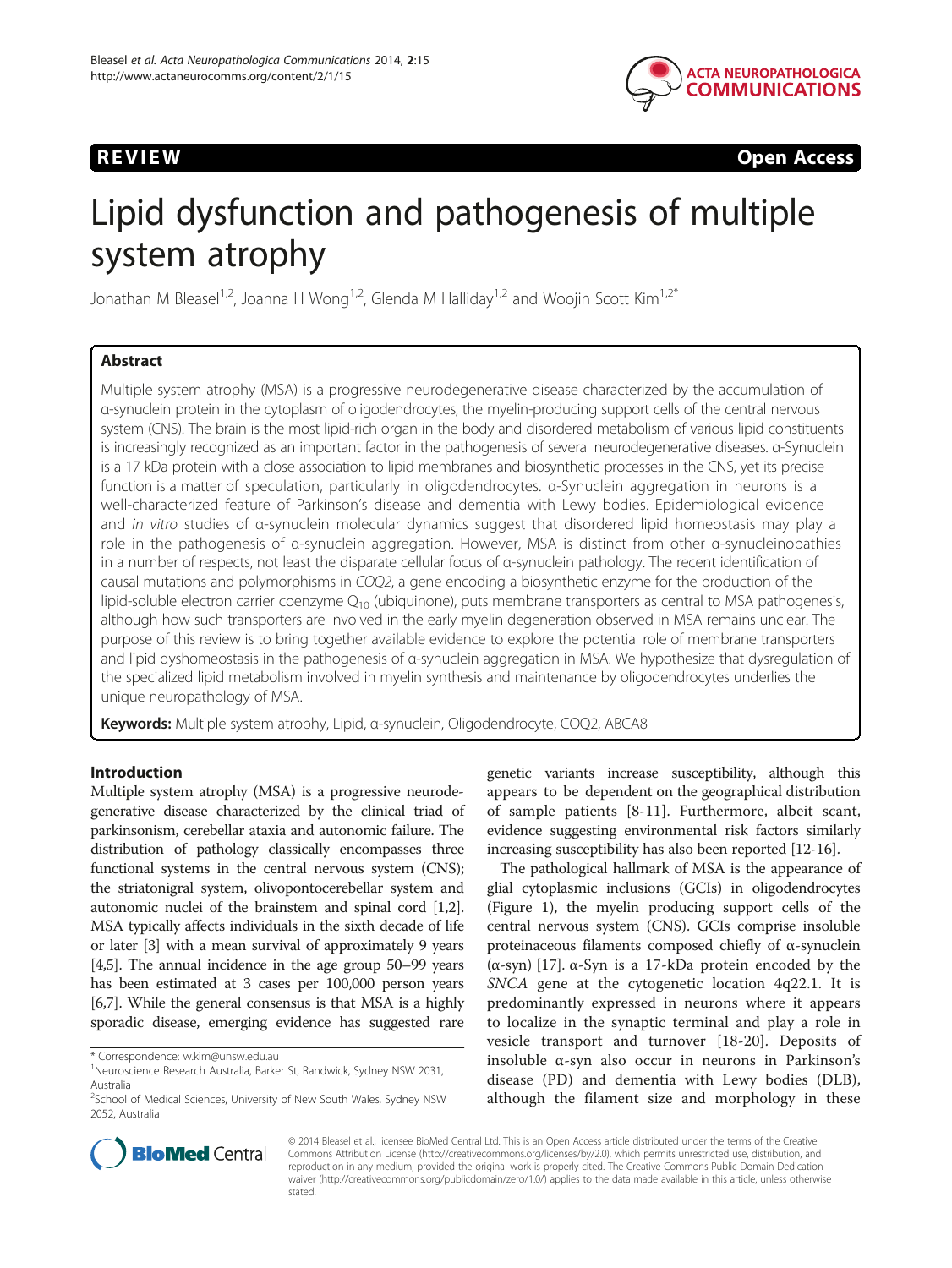<span id="page-1-0"></span>

inclusions differ somewhat from that of GCIs [\[21\]](#page-7-0). The causes of α-syn aggregation and the reason for the unique oligodendrocyte focus of pathology in MSA remain poorly understood. However, in line with advances in understanding of other neurodegenerative proteinopathies, including Alzheimer's disease [\[22,23](#page-7-0)], the metabolism of lipids in the brain is emerging as an important focus in the study of proteinopathies and  $\alpha$ -syn pathophysiology.

For  $\alpha$ -syn, such lines of evidence stem from studies which demonstrate that α-syn readily binds to lipid droplets and phospholipid bilayers in vitro, whereby lipid membrane association induces folding of the protein from its unfolded cytosolic state to a stable α-helical conformation [[19](#page-7-0)]. *In vivo*, membrane association and diverse effects on lipid metabolism appear to be important components of the physiological function of α-syn in the CNS. It follows that disruption of lipid metabolism and lipid-membrane composition and integrity could play an important role in the pathogenesis of α-synucleinopathies. However, the specific role of oligodendrocyte membrane transport and lipid metabolism in MSA remains to be clearly elucidated.

The purpose of this review is to explore the significance of brain lipid metabolism in MSA pathogenesis. We will firstly discuss oligodendrocyte-specific processes, specifically myelin formation, which may underlie the unique glial focus of MSA pathology. The relevance of lipid membranes and metabolism to the normal physiology and dysfunction of α-syn will then be explored. Finally, epidemiological evidence linking membrane transport and lipid dyshomeostasis to MSA will be discussed.

#### Review

#### Oligodendrocyte-specific pathology

In an effort to distinguish processes specific to MSA pathogenesis, the physiology and maintenance of myelin presents a natural focus, given the primary lesion in MSA occurs within oligodendrocytes. Myelin in cross section is a spiral structure constituted by multiple layers of a specialized extension of the oligodendrocyte plasma membrane that wraps around axons (reviewed in [\[24\]](#page-8-0)). The

composition of myelin is characterized by high proportions of cholesterol and glycosphingolipids, which are arranged in a highly ordered structure with associated structural and signaling proteins. Hence, this highlights the importance in maintaining appropriate lipid concentrations, as they are crucial for the proper formation of myelin.

Myelin is traditionally known to function as an electrical insulator for axons to facilitate the rapid propagation of action potentials. However, Ravera and colleagues [[25](#page-8-0)] have recently demonstrated that similar to mitochondria, isolated myelin vesicles possess the capacity to undergo oxidative phosphorylation to generate ATP for axons. Hence, myelin may hold additional roles that contribute towards axonal survivability. Therefore, defects in myelin arising from lipid dyshomeostasis could potentially perturb the survivability of axons to in turn cause neurodegeneration as a contributor towards MSA pathogenesis. The mechanism by which axonal degeneration induces neurodegeneration is discussed in a review by Wang et al. [\[26\]](#page-8-0), although another recent study reported an absence of axonal degeneration following chronic dysmyelination in the Long-Evans shaker rat [\[27](#page-8-0)]. These rats are characterized by myelination abnormalities resulting from a mutation in the gene that encodes myelin basic protein [\[27](#page-8-0)]. While such conflicting findings are possibly the result of varying experimental conditions, clarification of the relationship between myelin loss, axonal degeneration and neurodegeneration is required.

Despite the conflicting findings on the link between myelin integrity, axonal survivability and neurodegeneration, the disruption of myelin has been proposed to be an early process in the pathogenesis of MSA by Song and colleagues [[28](#page-8-0)]. More specifically, the authors observed abnormal subcellular relocalization of myelin-associated proteins, which appeared to precede α-syn aggregation into GCIs. The earliest changes observed included the relocalization of p25α from the myelin sheath to the cell body of oligodendrocytes, which was presumed to induce abnormal expansion of the cell body. Moreover, similar relocalization patterns were observed with myelin basic protein whilst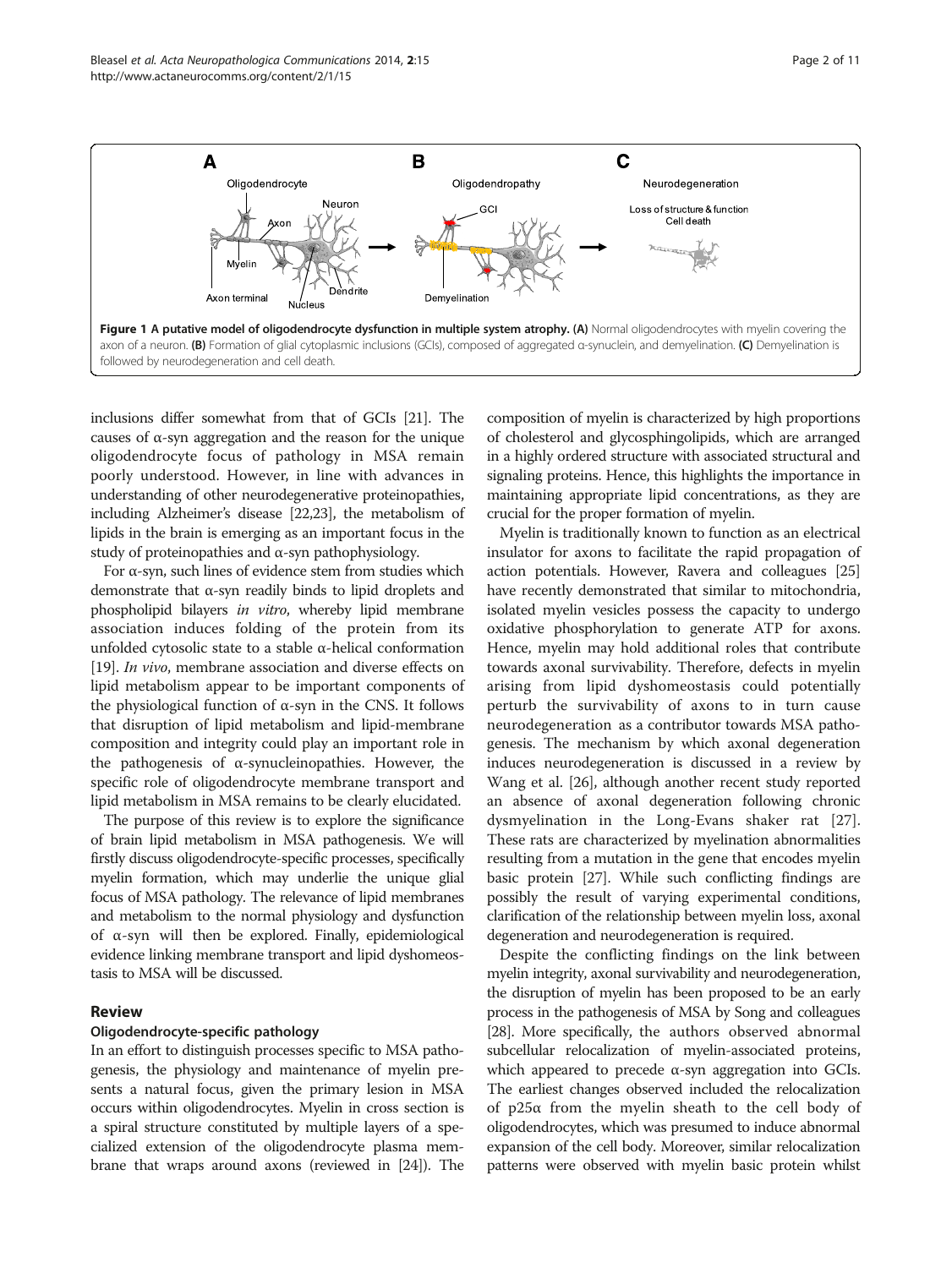also demonstrating increased degradation and accumulation in the expanded soma of affected oligodendrocytes. A previous study of myelin changes in MSA also noted that proteolysis of myelin basic protein was an early marker of oligodendrocyte pathology in affected brain areas and sometimes preceded the appearance of GCIs [\[29](#page-8-0)]. Substantiating the relevance of these observations to later α-syn aggregation in MSA, p25α co-localizes with α-syn in GCIs and is a potent inducer of  $\alpha$ -syn aggregation in vitro [\[30](#page-8-0)-[32](#page-8-0)]. Thus a disruption of myelin synthesis and maintenance in oligodendrocytes could represent the primary disturbance in MSA. A possible source of this disturbance could lie in the synthesis and handling of key myelin lipids by oligodendrocytes. The consequent alteration in myelin membrane composition would then be likely to impact upon membrane association with  $\alpha$ -syn as a precedent to  $\alpha$ -syn aggregation. In addition, with its putative role in diverse lipid biosynthetic pathways, α-syn expression may be governed by feedback mechanisms operating in response to myelin lipid abnormalities.

# α-Synuclein pathology α-Synuclein oligomers are key cytotoxic species in α-synucleinopathies

The α-syn protein contains a highly hydrophobic 12–amino acid domain at its center (71-VTGVTAVAQKTV-82), which appears to be essential for fibrilization of the protein [\[33\]](#page-8-0). Deletion or disruption of this domain through the addition of a charged amino acid abrogates the ability of  $\alpha$ -syn to form amyloid fibrils [\[33](#page-8-0)]. Insoluble aggregates of  $\alpha$ -syn with this 12 amino acid stretch at their core [[33\]](#page-8-0) are the pathological hallmarks of PD/DLB and MSA in neurons and oligodendrocytes respectively. However, a significant body of evidence suggests that mature α-syn fibrils are not required for cytotoxicity in these disease processes. Instead, early misfolded forms of  $\alpha$ -syn, possibly dimers or small oligomers, are proposed to be the primary toxic species [[34\]](#page-8-0). Consistent with this hypothesis, investigations of α-syn mutants linked to familial forms of PD (A30P and A53T) have found that both forms undergo self-association to form soluble oligomers more rapidly than wild-type protein, however only A53T demonstrates faster formation of fibrils [[35,36\]](#page-8-0). Underlying their toxicity, α-syn oligomers assume annular pore-forming configurations which may be capable of causing inappropriate permeabilization of cellular membranes [\[37\]](#page-8-0). Subsequent aggregation into visible fibrils may even serve as protective sequestration of this toxic species [[34,38](#page-8-0)].

# Formation of α-synuclein oligomers at the lipid membrane surface

As highlighted above, under normal conditions α-syn exists as randomly structured and natively unfolded

monomer within the cytoplasm. However, at the membrane surface in the presence of lipids  $\alpha$ -syn adopts a dramatic change in structure to a folded α-helical secondary structure [[39\]](#page-8-0). A number of studies have suggested that the helix-rich membrane bound form of α-syn plays a crucial role in initiating the pathological aggregation of the protein. Accelerated α-syn aggregation has been observed as a result of α-syn exposure to long chain polyunsaturated fatty acids [\[40](#page-8-0)] and with increased binding to membranes and lipid droplets within cells [[41](#page-8-0)]. In a study of isolated brain fractionates of α-syn, Lee and colleagues [[42\]](#page-8-0) observed progressive aggregation of the protein in the membrane fraction but no aggregation in the cytosolic fraction after 3 days. Moreover, addition of cytosolic α-syn to the membrane fraction accelerated aggregation, suggesting that initial self-association at the membrane may seed accumulation of the more abundant cytosolic form of α-syn.

# Lipid membrane composition influences α-synuclein association

Additional studies of lipid membrane composition and structure shed further light on the mechanics of α-syn membrane association and dysfunction. Fortin and colleagues [[18](#page-7-0)] observed that α-syn binds preferentially to lipid raft microdomains in biological membranes. Lipid raft microdomains have been shown to be essential for oligodendrocyte survival signaling by providing a favorable environment for growth factor-mediated integrin activation [[43](#page-8-0)]. Lipid rafts are highly dynamic sterol- and sphingolipidenriched structures, which compartmentalize many cellular processes occurring in biological membranes [[44,45](#page-8-0)]. Quantitative manipulation of constituent lipid species leads to disorganization of lipid raft microdomains and dissociation of proteins bound to the lipid rafts [[46](#page-8-0),[47](#page-8-0)]. Fortin and colleagues [\[18](#page-7-0)] noted that cholesterol extraction disrupted lipid rafts and dramatically reduced α-syn association in vitro. Conversely, Cole and colleagues [[41](#page-8-0)] loaded HeLa cells expressing wild-type α-syn with free fatty acid and found significant increases in α-syn association with membranes and triglyceride-rich lipid droplets. Thus it appears that the dynamics of intracellular α-syn association are highly responsive to manipulation of lipid homeostasis and membrane composition. A number of studies have shown that the A30P α-syn mutant associated with familial PD displays defective binding to lipid membranes, while the A53T mutant shows no such difference compared to wild-type protein [[18](#page-7-0),[48,49\]](#page-8-0). Although there are no known causative  $\alpha$ -syn mutations in MSA, variants of the SNCA gene have been identified to be associated with an increased risk for MSA [[11](#page-7-0)[,50](#page-8-0)].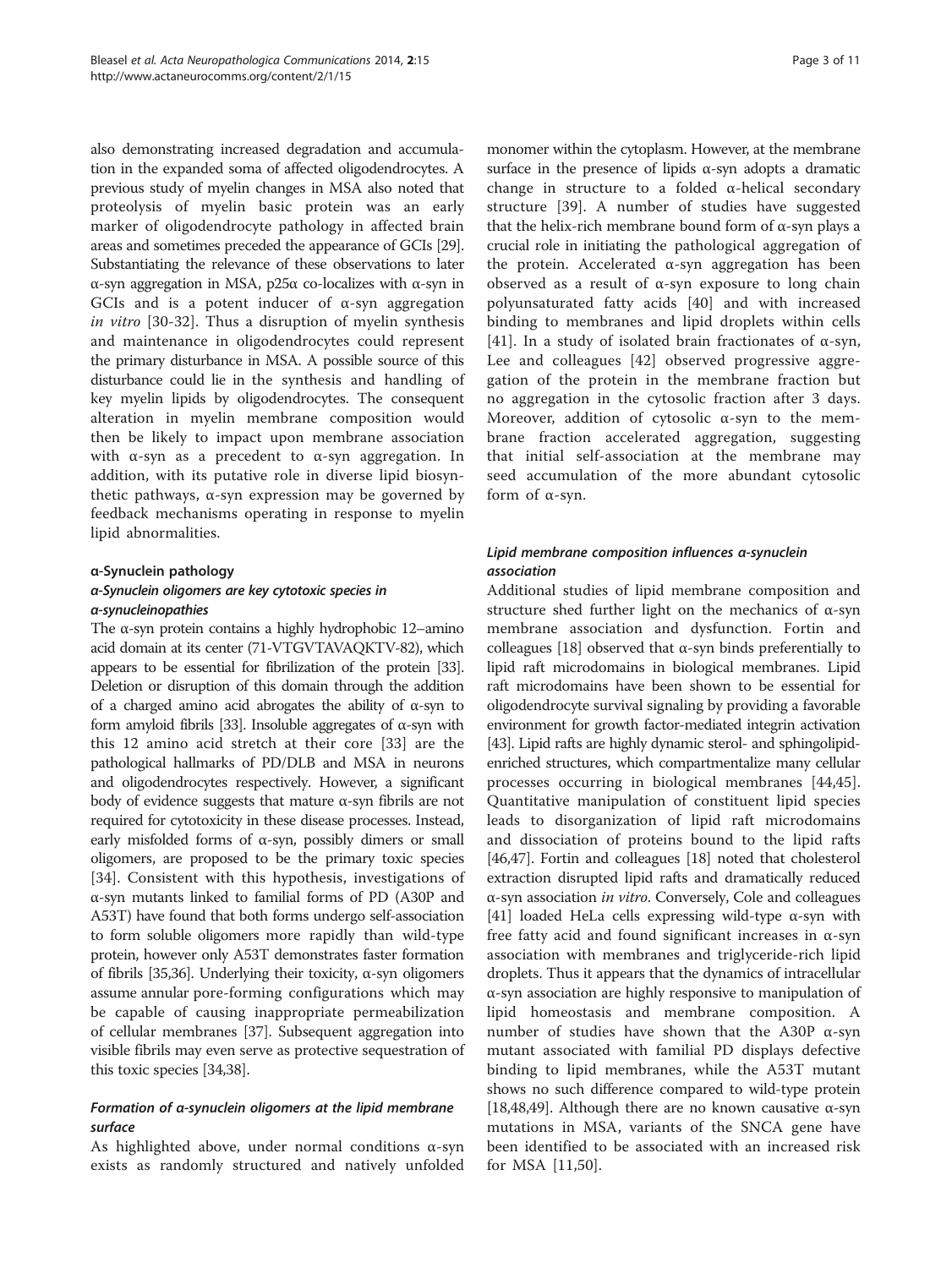### α-Synuclein plays a role in lipid-mediated signaling and synaptic vesicle function

α-Syn is expressed primarily by neurons, where it is especially enriched at their presynaptic terminals [[18](#page-7-0),[51,52](#page-8-0)]. α-Syn is described as a natively unfolded protein since it forms a disordered 'random coil' configuration in its cytosolic state [\[53\]](#page-8-0). The association of α-syn with lipid membranes is well established by in vitro methods [[19,](#page-7-0)[39\]](#page-8-0). Lipid association, moreover, induces folding of the protein to a stable α-helical conformation [[19,](#page-7-0)[39,54](#page-8-0)]. However, the significance of these observations for the physiological function of the protein in vivo remains incompletely understood.

A study of α-syn structure found high homology of sequences at the C and N terminals to characteristic motifs of the fatty acid binding protein (FABP) family, suggesting α-syn may play a role in intracellular fatty acid transport [\[55](#page-8-0)]. However, subsequent findings have suggested a more nuanced relationship to lipid membranes and cellular lipid metabolism. The propensity of  $\alpha$ -syn to bind and stabilize small lipid vesicles [\[19](#page-7-0),[41\]](#page-8-0) and the subcellular localization of the protein at the presynaptic terminal in neurons [[18](#page-7-0)[,51,52\]](#page-8-0) are suggestive of a role in synaptic transmission. Indeed, transgenic mice lacking α-syn (α-syn−/<sup>−</sup> ) show deficits in nigrostriatal dopaminergic neurotransmission [\[20,](#page-7-0)[56](#page-8-0)]. On a sub-cellular level, Cabin and colleagues [\[56\]](#page-8-0) found that  $\alpha$ -syn<sup>-/-</sup> mice have a 50% reduction in size of undocked synaptic vesicle pool and synaptic vesicle depletion after high-frequency stimulation.

The mechanism of this influence on vesicle function and turnover may rely on the interaction of  $\alpha$ -syn with phospholipase enzymes and associated lipid-mediated signal transduction. α-Syn binds to and inhibits the activity of phospholipase D (PLD) [[57,58\]](#page-8-0) – an enzyme involved in lipid-mediated signaling cascades responsible for regulating functions including cytoskeletal rearrangement and endocytosis [[59\]](#page-8-0). PLD inhibition appears to be required for synaptic vesicle fusion with the target membrane and may regulate synaptic vesicle recycling. This is consistent with the results of Cabin and colleagues [\[56](#page-8-0)] who showed a reduction in the synaptic vesicle pool in α-syn<sup>-/-</sup> mice. A further role in intracellular signaling was suggested by Narayanan and colleagues [\[60\]](#page-8-0), who found that α-syn also binds to phospholipase Cβ (PLCβ), which is a G-protein coupled enzyme in the dopamine-signaling pathway that exerts downstream effects through calcium signaling by hydrolyzing phosphatidylionositol. This binding interaction was found to inhibit the catalytic activity of PLCβ by 50%. Later studies have suggested α-syn also prevents the degradation of a specific type of  $PLCβ$  –  $PLCβ1$ , to in turn promote calcium signaling [\[61\]](#page-8-0). Interestingly, A53T mutations in  $\alpha$ -syn that are linked to familial PD are also associated with weaker binding to PLCβ [[60](#page-8-0)]. Hence, this could potentially serve as a mechanism by which α-syn perturbs downstream effects of PLCβ as a consequence of reduced activation of lipid signaling pathways.

### α-Synuclein exerts a wider influence on lipid metabolism in the brain

The *in vitro* findings summarized above are largely specific for neuronal physiology, which is characteristic of the bulk of  $\alpha$ -syn research. However, the primary oligodendrocyte pathology exhibited in MSA demands a broader consideration of the function of this protein in the brain. A research team headed by E.J. Murphy of the Ohio State University has published a number of important studies suggesting a wider role for α-syn in brain lipid metabolism. This includes a study demonstrating that astrocytes cultured from α-syn gene-ablated mice have significantly disrupted uptake of the fatty acids palmitate and arachidonic acid with increased trafficking to the neutral lipid pool and decreased trafficking to phospholipids [[62](#page-8-0)]. Again in whole brains of  $\alpha$ -syn<sup>-/-</sup> mice, uptake of palmitic acid was reduced by 35% and there was significantly altered incorporation into a number of phospholipid classes [\[63\]](#page-8-0). It is proposed that these effects on fatty acid uptake and trafficking are independent of any function as a FABP on account of the failure to demonstrate any binding of α-syn to oleic or palmitic acid using titration microalorimetry [\[63\]](#page-8-0). The mechanism may instead relate to α-syn regulation of acyl-CoA synthase activity, which mediates incorporation of palmitate into the acyl-CoA pool from where it is incorporated into individual phospholipids [\[63,64\]](#page-8-0).

From the same research team, Ellis and colleagues [[65](#page-9-0)] found a significant reduction in the linked complex I/III activity of the electron transport chain in mitochondria of α-syn<sup>-/-</sup> mice. This was apparently mediated by reduced levels and altered fatty acid composition of cardiolipin, an important component of the mitochondrial membrane required for assembly and function of the electron transport chain. Of significance and unlike PD, there is no significant deficit in mitochondrial respiratory chain activity in MSA [\[66\]](#page-9-0). However, this may still be of particular relevance to MSA since oxidative stress precipitates MSA neuropathology, as evidenced by the potentiating effects of mitochondrial toxin 3-nitroproprionic acid on clinical deficits and neurodegeneration in transgenic mouse models of the disease [[67,68](#page-9-0)]. While speculative, in MSA dysfunction of myelin respiratory chain activity may be affected due to alterations in myelin lipid homeostasis.

In summary, α-syn appears to have diverse roles in brain lipid metabolism, including lipid-mediated signaling pathways and fatty acid trafficking to key phospholipid pools integral to the structure and function of biological membranes. These functions may be integral to an understanding of the reciprocal influences of lipid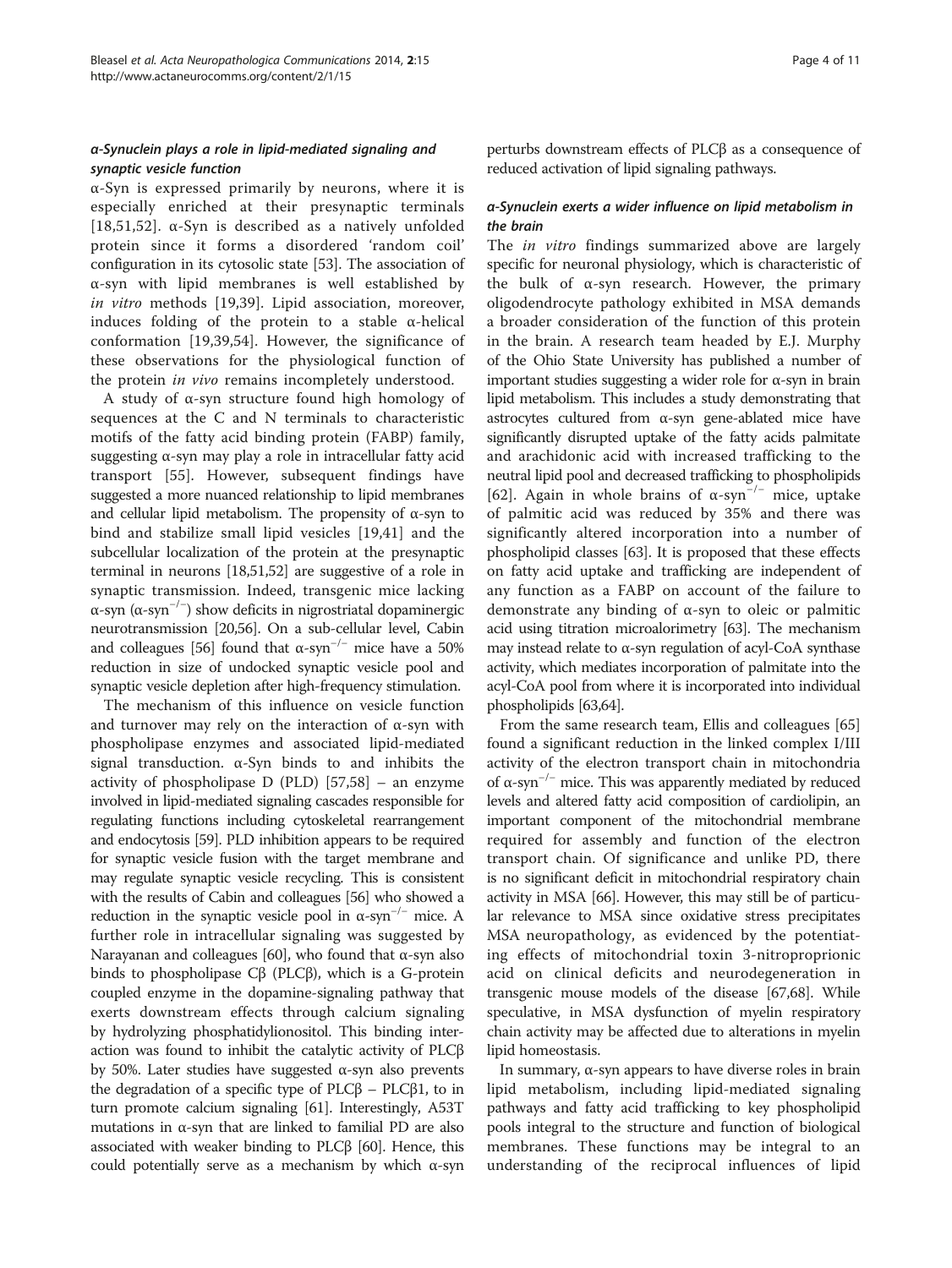membrane composition on pathological α-syn aggregation as discussed below.

## Pathophysiology mechanisms of lipids in MSA Shifts in membrane-associated α-synuclein observed in MSA brains

The *in vitro* evidence for the pathogenicity of membrane bound forms of α-syn has been substantiated by several studies of human brain tissue fractionates from individuals affected by MSA and other α-synucleinopathies. Case– control analyses of α-syn solubility in human brain tissue have shown increases in sodium dodecyl sulfate (SDS)-soluble 'membrane-associated' α-syn in disease affected regions of MSA brains with concomitant decreases or no change in the buffer-soluble cytosolic fraction [[69-74](#page-9-0)]. These observations lend support to the hypothesis that a solubility shift from the cytosolic to membrane compartment may be a fundamental process in α-syn pathology in α-synucleinopathies. Furthermore, one detailed comparative study of PD and MSA brain tissue [[74](#page-9-0)] revealed distinct patterns of  $\alpha$ -syn solubility between the disease groups. Along with the expected wider regional involvement in MSA, there was also much greater quantitative accumulation of membrane-associated α-syn in the MSA substantia nigra compared to PD. The extent of membrane associated α-syn accumulation also appeared to positively correlate with neurodegeneration in MSA (especially in the striatum) but not in PD. Hence, these disparities highlight that unique pathophysiologies of α-syn dysfunction are likely to operate in MSA and PD, which would explain the fundamentally different cellular focus of pathology in each disease.

#### Association of COQ2 with pathogenesis of MSA

A recent collaborative study that combined linkage analysis with whole-genome sequencing of a post-mortem sample from a member of a multiplex family with a history of MSA, has provided the first piece of evidence linking COQ2 to MSA [[10\]](#page-7-0). More specifically, the common V343A variant in the COQ2 gene was found to be associated with an increased risk of sporadic MSA in Japanese populations [[10](#page-7-0)]. The COQ2 gene encodes a biosynthetic enzyme in the production of coenzyme  $Q_{10}$  (also known as ubiquinone) [\[75](#page-9-0)]. Coenzyme  $Q_{10}$ is a lipid-soluble compound that acts as a powerful antioxidant and the main electron acceptor in the electron transport respiratory chain. It is present in membranes of all cells and tissues, and is vital for the intracellular transport of electrons from complex I and II to complex III in the respiratory chain [\[76\]](#page-9-0). It is of interest that the α-syn<sup>-/-</sup> mice have dysfunction at this site in the respiratory chain [\[65\]](#page-9-0). While generally concentrated within mitochondria, myelin also possesses the capacity to undergo oxidative phosphorylation and generate ATP for

axons through functional electron transport chains within myelin membranes [[25\]](#page-8-0), and therefore requires coenzyme  $Q_{10}$  to perform this function. By measuring the effects of the V343A variant in lymphoblastoid lines, the collaborators demonstrated the variant induced functional impairments in COQ2, which is consistent with the decreased coenzyme  $Q_{10}$  levels in MSA brains in comparison to control [[10](#page-7-0)].

Dysfunction and decreased levels of coenzyme  $Q_{10}$ promotes oxidative stress through an inability to remove free radicals, ultimately facilitating apoptosis-induced cell death [\[77,78\]](#page-9-0). Thus in the context of MSA, dysfunctional and apoptotic oligodendrocytes as a consequence of altered coenzyme  $Q_{10}$  function could contribute towards an inability to form and maintain myelin, which may impact on the long-term viability of demyelinated axons (see above). Interestingly, deficiencies of coenzyme  $Q_{10}$  appear to manifest with some symptomatic features characteristic of MSA, such as cerebellar ataxia and atrophy [[79,80](#page-9-0)].

According to Fünfschilling and colleagues [[81](#page-9-0)] however, the disruption of oxidative phosphorylation in cultured oligodendrocytes by inhibiting the formation of the mitochondrial complex IV does not impede the ability of oligodendrocytes to myelinate axons. Instead, the authors proposed that oligodendrocytes are capable of compensatory glycolytic activity upon disruption of oxidative phosphorylation, as evidenced by a significantly increased glycolytic rate in affected oligodendrocytes. Therefore, the role of coenzyme  $Q_{10}$  in MSA is unclear and will require further in-depth investigation, although its role in contributing towards oxidative stress remains plausible (discussed below).

# ABCA8 – a novel oligodendrocyte lipid transporter

Besides COQ2, recent investigation of a novel member of the ATP-binding cassette (ABC) transporter family, ABCA8, has opened the way to a more detailed understanding of myelin formation and pathology. ABC transporters are transmembrane proteins that utilize the energy of adenosine triphosphate (ATP) hydrolysis to carry out certain biological processes [[82,83](#page-9-0)]. The A subfamily of ABC transporters shares a common substrate specificity for lipid species [[84\]](#page-9-0) and several members have well characterized associations with human disease including neurodegeneration [\[85\]](#page-9-0). ABCA8 has recently been shown to be differentially expressed in multiple regions of adult human brains with significantly higher expression in oligodendrocyte-enriched white matter regions compared to grey matter cortical regions [\[86\]](#page-9-0). The expression of ABCA1 (the prototype in A subfamily) was unaltered in white matter regions, suggesting that ABCA8 may have a unique role in the brain white matter (Figure [2](#page-5-0)). Furthermore, in the same study,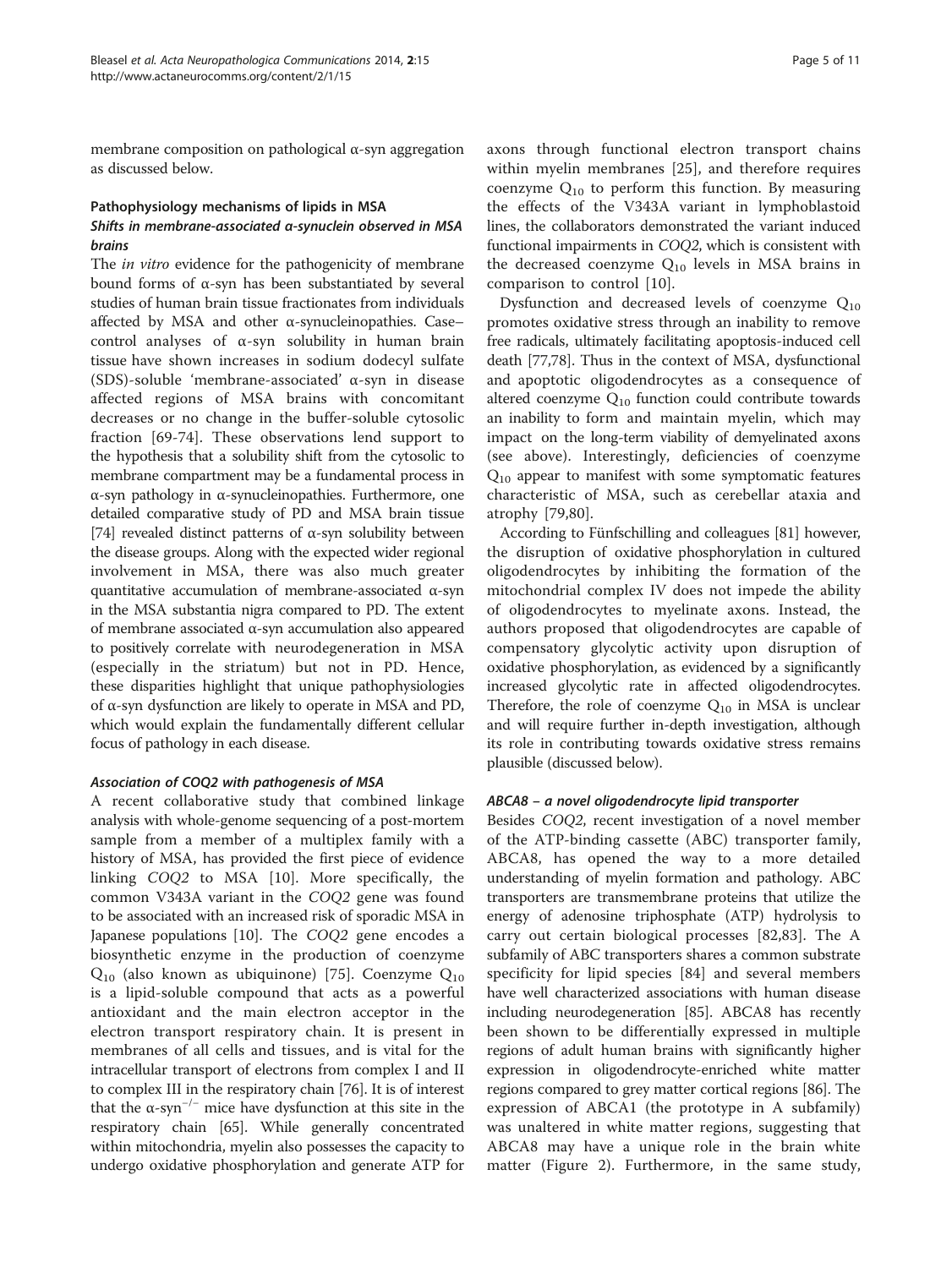<span id="page-5-0"></span>

quantitative expression analysis in the prefrontal cortex across the human life-span showed increases correlating with age-associated myelination [\[87,88](#page-9-0)] and in conjunction with upregulation of the myelinating gene  $p25\alpha$ . In vitro, ABCA8 was able to significantly stimulate both sphingomyelin synthase 1 expression and sphingomyelin production in a human oligodendrocyte cell line. Sphingomyelin is an important glycosphingolipid component of

the myelin membrane. In sum these results strongly suggest that ABCA8 regulates lipid metabolism in oligodendrocytes and potentially plays a role in myelin formation and maintenance. It is likely that this ATP requiring transporter co-locates with respiratory chain proteins producing ATP within the myelin membrane to perform these roles.

The influence of ABCA8 on sphingomyelin metabolism may have cellular impacts beyond myelin structural integrity. Sphingomyelin is enriched in lipid-raft microdomains where it is thought to be an important mediator of membrane rigidity and permeability [\[89](#page-9-0)] and of compartmentalization of raft-associated cellular processes [\[90\]](#page-9-0). Sphingomyelin is also part of an important signaling pathway in which it is cleaved by sphingomyelinase to form ceramide which serves as a second messenger for cellular functions including cell cycle progression, proliferation, differentiation and apoptosis (reviewed in [[91](#page-9-0)]). Sphingomyelin accumulation with or without significant sphingomyelinase deficiency are features of Niemann-Pick disease, of which subtypes A, C and D manifest with irreversible neurological damage [[92\]](#page-9-0).

Bleasel and colleagues [[93\]](#page-9-0) have tested the hypothesis that ABCA8 expression is associated with the disease process of MSA through involvement in the early disruption of myelin processing with subsequent impacts on the function and homeostasis of the key disease proteins α-syn and p25α. ABCA8 mRNA expression was significantly increased in MSA brains compared to controls in disease-affected grey matter (putamen and cerebellum) and disease-affected white matter underlying the motor cortex with no significant change in an unaffected region (visual cortex). ABCA8 and p25α expression were also positively correlated in disease-affected regions in both MSA and control tissue. These results strongly suggest that the upregulation of ABCA8 is associated at some level with the MSA disease process, possibly in response to reduced ATP production in myelin if COQ2 is involved (discussed above). The positive correlation between ABCA8 and p25α may substantiate a link between ABCA8 and pre-GCIs disease events in line with the findings of Song and colleagues [[28](#page-8-0)] outlined above. The relocalisation of  $p25α$  from the myelin sheath to the cell soma observed in this study was proposed to be part of a wider initial myelin dysfunction in MSA, consistent with a concurrent disruption of the putative myelin lipid transporter ABCA8.

The role of transcriptional upregulation of  $\alpha$ -syn and other GCI proteins in the pathogenesis of MSA has been a contentious issue. Previous quantitative studies of MSA post-mortem tissue have failed to demonstrate α-syn overexpression at the mRNA level [[15](#page-7-0)[,94](#page-9-0)-[97\]](#page-9-0). However it remain possible that small expression changes in oligodendrocytes could be masked by secondary neuronal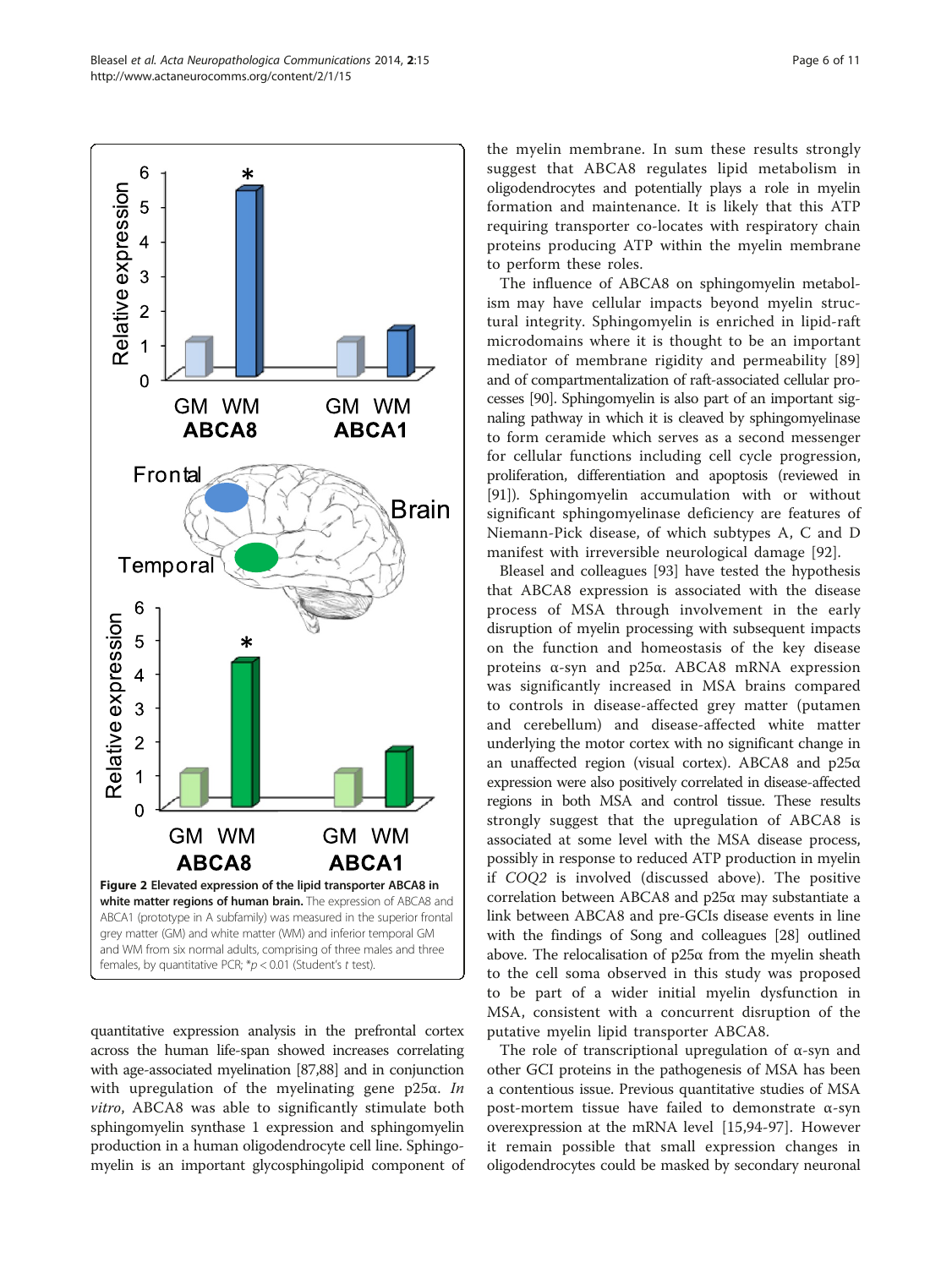death and dysfunction and more cell-specific expression studies are necessary. Other commentators have suggested that negative feedback mechanisms may secondarily suppress SNCA overexpression in established disease [[95](#page-9-0)]. In an in vitro follow-up to the human tissue analysis cited above [[93](#page-9-0)], overexpression of ABCA8 in cultured MO3.13 oligodendrocytes caused significant increases in expression of α-syn and p25α at the mRNA level. While caution is necessary attributing any causative role to ABCA8 in MSA pathogenesis at this stage, these results lend strong support to the relevance of myelin lipid dysregulation to α-syn pathology in oligodendrocytes.

# Association of cholesterol (rate-limiting lipid for myelination) and MSA

# Higher serum cholesterol associated with decreased risk of MSA

In contrast to the numerous investigations of PD cohorts, only two case–control studies have examined the link between serum lipids and MSA. In the first study, Lee and colleagues [\[98](#page-9-0)] recruited 142 subjects with probable MSA and 155 age- and gender- matched controls for a cross-sectional analysis. The risk of MSA in the lowest quartile of total cholesterol (TC), low density lipoprotein (LDL) cholesterol and high density lipoprotein (HDL) cholesterol was significantly higher compared to the highest quartile of each. The ORs remained significant for low TC and HDL when adjusting for age, gender, use of cholesterol-lowering drugs, and histories of hypertension, diabetes mellitus, and smoking. The authors considered potential confounders including relative malnutrition with increasing severity of disease and use of a feeding tube, however these factors were not significantly correlated with lipid profiles. The recent second study of MSA in a Chinese population has confirmed the conclusion of the first study [[99](#page-9-0)]. Other evidence linking particular dietary factors to MSA is conflicting however – meat and poultry consumption has been found to have both a positive [\[100](#page-9-0)] and negative [[13](#page-7-0)] association to the disease in separate cross-sectional samples.

#### Correlation to PD evidence

The suggestion of a link between increased MSA risk and low serum cholesterol is consistent with some observational studies of PD, but the literature is marked by conflicting findings. Two prospective cohort studies have reported an inverse relationship between serum cholesterol and PD risk. de Lau and colleagues [[101\]](#page-9-0) reported a decreased risk of PD with increasing total cholesterol and evidence of a dose response relationship, however the association was restricted to women. Using self-reported total cholesterol levels, Simon and colleagues [\[102\]](#page-9-0) also reported a modest decrease in relative risk with higher total cholesterol levels. Retrospective case–control studies have also reported a higher PD occurrence with lower TC and triglycerides [[103](#page-9-0)] and with low LDL cholesterol [[104\]](#page-9-0). In conflicting results, one prospective study [[105](#page-9-0)] found an association between high total cholesterol at baseline and increased incidence of PD while another found no association [\[106](#page-10-0)]. Similarly, observational studies of dietary fat intake have reported a mix of conflicting associations: increased risk with increased total fat (particularly animal fat) [\[107-109](#page-10-0)], decreased risk with increased total fat and poly- and mono-unsaturated fatty acids (FA) [\[110](#page-10-0)]; increased risk with lower dietary cholesterol [\[111\]](#page-10-0) and no association [[112,113](#page-10-0)]. However, in a recent meta-analysis, Gudala and colleagues [\[114\]](#page-10-0) revealed that there were no association between serum cholesterol and risk of PD, suggesting differences in lipid pathophysiology underlying PD and MSA.

Relevance of peripheral cholesterol homeostasis to the CNS The mechanism for an increased risk of MSA with low levels of serum cholesterol is not obvious. The brain is the most cholesterol rich organ in the body with more cholesterol in the white matter due to myelin's increased membrane density. Disturbances in cholesterol homeostasis may disrupt cell membranes where α-syn appears to exert some of its functions [\[101,105\]](#page-9-0). However, the fact remains that cholesterol-bearing lipoproteins in the peripheral circulation do not cross the blood brain barrier and most brain cholesterol is synthesized in situ [\[115\]](#page-10-0). On the contrary, oxidized cholesterol derivatives can easily diffuse across the blood brain barrier and may provide a mechanism of interaction between central and peripheral cholesterol pools. These derivatives include 24S-hydroxycholesterol, which appears to be involved chiefly in excretion of excess brain-synthesized cholesterol to the periphery [\[116](#page-10-0)] while 27-hydroxycholesterol demonstrates a net flux in the opposite direction where it concentrates in the white matter [[117](#page-10-0)]. In further support of this possibility, Bosco and colleagues [[118\]](#page-10-0) reported increased levels of locally generated oxidative cholesterol metabolites in the cortices of DLB patients compared to controls, and a pro-aggregating effect of oxysterols on α-syn in vitro. The potential influence of peripheral cholesterol dyshomeostasis via 27-hydroxycholesterol is not implicated in the discussion of these findings. Thus the interaction of peripheral and CNS cholesterol homeostasis and its relevance to α-syn pathophysiology in vivo remain speculative.

Alternatively, coenzyme  $Q_{10}$  has been proposed to be a neuroprotective factor in PD pathogenesis due to its antioxidant properties [[119,120\]](#page-10-0). Thus, since serum cholesterol is the strongest determinant of coenzyme  $Q_{10}$ serum levels [[121](#page-10-0)], this could potentially explain reports of an inverse relationship between serum lipoprotein levels and PD risk [\[110\]](#page-10-0). Since lower serum cholesterol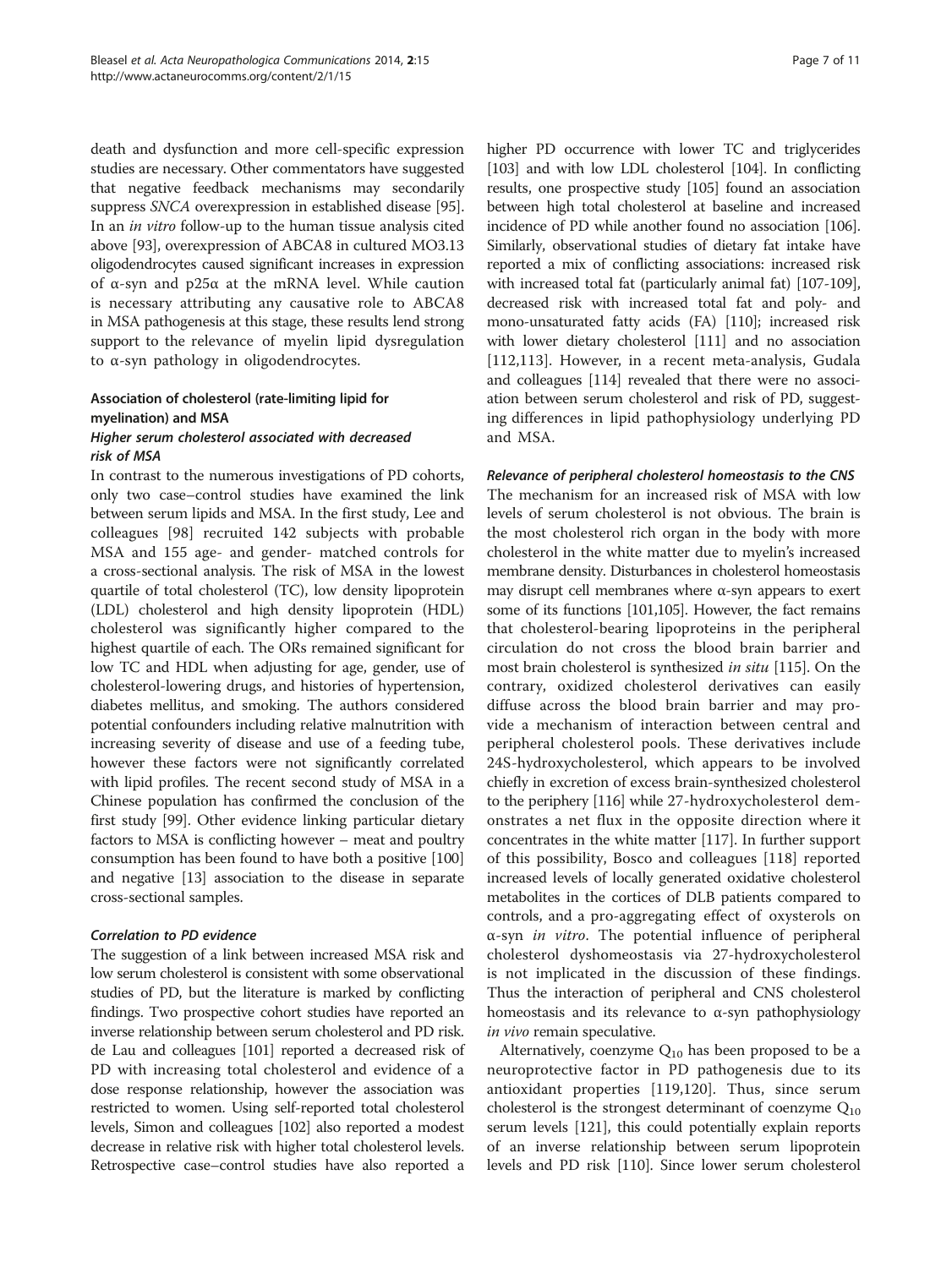<span id="page-7-0"></span>levels are associated with a decreased risk of MSA [\[98,99](#page-9-0)] and serum cholesterol determines coenzyme  $Q_{10}$  levels [[121\]](#page-10-0) it could be inferred that altered cholesterol homeostasis in turn alters the amount of coenzyme  $Q_{10}$  present. As deficiencies in coenzyme  $Q_{10}$  are known to induce oxidative stress [[77,78\]](#page-9-0), this then poses another mechanism by which peripheral lipid dyshomeostasis could contribute to the pathogenesis of MSA. This possibility is also in accordance with the finding that COQ2 mutations were more common in MSA patients with predominant cerebellar involvement [10], as a previous study has shown the cerebellum in both rats and humans contains the lowest concentration of coenzyme  $O<sub>10</sub>$  in the brain [[122](#page-10-0)]. Hence, it appears the cerebellum may have heightened vulnerability to the damaging consequences of mutations in the COQ2 gene.

#### Conclusions

In conclusion α-syn is a predominantly neuronal protein, which associates with lipid membranes and plays a role in synaptic vesicle function and turnover. In addition α-syn has wider roles in brain lipid metabolism, which are likely to be important to both neuronal and glial cell function. The studies summarized above provide a guide for the interaction of lipid dyshomeostasis, altered membrane composition and α-syn dysfunction. Oligodendrocytes are responsible for organising and maintaining the bulk of brain lipid in the form of the specialised myelin membrane. Myelin instability, potentially mediated by abnormalities of ABCA8 lipid transporter expression, may be an important precursor to α-syn pathology in MSA, consistent with the unique oligodendrocyte focus of the disease. ABC transporters require ATP and functional mutations in COQ2 affecting coenzyme  $Q_{10}$  affect respiratory chain production of ATP. Together these deficits may contribute to the death and dysfunction of oligodendrocytes in MSA. Future studies should give due focus to the unique lipid-related processes underlying MSA pathology in contrast to the neuronal α-synucleinopathies, especially energy production required for sphingolipid processing and myelin membrane integrity.

#### Competing interests

The authors declare that they have no competing interest.

#### Authors' contributions

WSK conceived and structured the review idea. JMB, JHW and WSK carried out the literature search and wrote the manuscript. WSK and GMH critically read and revised the manuscript. All authors read and approved the final manuscript.

#### Acknowledgements

This work was supported by a National Health and Medical Research Council of Australia (NHMRC) project grant (#1022325). GMH is a NHMRC Senior Principal Research Fellow (#630434).

#### Received: 3 February 2014 Accepted: 3 February 2014 Published: 7 February 2014

#### References

- Wenning G, Tison F, Ben Shlomo Y, Daniel S, Quinn N: Multiple system atrophy: a review of 203 pathologically proven cases. Mov Disord 1997, 12(2):133–147.
- 2. Ozawa T, Okuizumi K, Ikeuchi T, Wakabayashi K, Takahashi H, Tsuji S: Analysis of the expression level of alpha-synuclein mRNA using postmortem brain samples from pathologically confirmed cases of multiple system atrophy. Acta Neuropathol 2001, 102(2):188-190.
- 3. Wenning G, Shlomo YB, Magalhaes M, Danie S, Quinn N: Clinical features and natural history of multiple system atrophy. Brain 1994, 117(4):835–845.
- 4. Schrag A, Wenning GK, Quinn N, Ben-Shlomo Y: Survival in multiple system atrophy. Mov Disord 2008, 23(2):294–296.
- 5. Papapetropoulos S, Tuchman A, Laufer D, Papatsoris AG, Papapetropoulos N, Mash DC: Causes of death in multiple system atrophy. J Neurol Neurosurg Psychiatry 2007, 78(3):327–329.
- 6. Schrag A, Ben-Shlomo Y, Quinn N: Prevalence of progressive supranuclear palsy and multiple system atrophy: a cross-sectional study. Lancet 1999, 354(9192):1771–1775.
- Bower JH, Maraganore DM, McDonnell SK, Rocca WA: Incidence of progressive supranuclear palsy and multiple system atrophy in Olmsted County, Minnesota, 1976 to 1990. Neurology 1997, 49(5):1284–1288.
- 8. Hara K, Momose Y, Tokiguchi S, Shimohata M, Terajima K, Onodera O, Kakita A, Yamada M, Takahashi H, Hirasawa M: Multiplex families with multiple system atrophy. Arch Neurol 2007, 64(4):545–551.
- 9. Soma H, Yabe I, Takei A, Fujiki N, Yanagihara T, Sasaki H: Heredity in multiple system atrophy. J Neurol Sci 2006, 240(1):107–110.
- 10. Multiple-System Atrophy Research C: Mutations in COQ2 in familial and sporadic multiple-system atrophy. New Engl J Med 2013, 369(3):233–244. doi:10.1056/NEJMoa1212115.
- 11. Stemberger S, Scholz SW, Singleton AB: Wenning GK (2011) Genetic players in multiple system atrophy: unfolding the nature of the beast. Neurobiol Aging 1924, 32(10):e1925-1914. doi:10.1016/j.neurobiolaging.2011.04.001.
- 12. Chrysostome V, Tison F, Yekhlef F, Sourgen C, Baldi I, Dartigues JF: Epidemiology of multiple system atrophy: a prevalence and pilot risk factor study in Aquitaine, France. Neuroepidemiology 2004, 23(4):201–208.
- 13. Seo JH, Yong SW, Song SK, Lee JE, Sohn YH, Lee PH: A case-control study of multiple system atrophy in Korean patients. Mov Disord 2010, 25(12):1953–1959.
- 14. Vanacore N, Bonifati V, Fabbrini G, Colosimo C, De Michele G, Marconi R, Stocchi F, Nicholl D, Bonuccelli U, De Mari M, Vieregge P, Meco G, Consortium E: Case–control study of multiple system atrophy. Mov Disord 2005, 20(2):158–163.
- 15. Vogt IR, Lees AJ, Evert BO, Klockgether T, Bonin M, Wüllner U: Transcriptional changes in multiple system atrophy and parkinson's disease putamen. Exp Neurol 2006, 199(2):465–478.
- 16. Nee LE, Gomez MR, Dambrosia J, Bale S, Eldridge R, Polinsky RJ: Environmental—occupational risk factors and familial associations in multiple system atrophy: A preliminary investigation. Clin Auton Res 1991, 1(1):9–13.
- 17. Papp MI, Kahn JE, Lantos PL: Glial cytoplasmic inclusions in the CNS of patients with multiple system atrophy (striatonigral degeneration, olivopontocerebellar atrophy and Shy-Drager syndrome). J Neurol Sci 1989, 94(1):79-100.
- 18. Fortin DL, Troyer MD, Nakamura K, Kubo S, Anthony MD, Edwards RH: Lipid rafts mediate the synaptic localization of α-synuclein. J Neurosci 2004, 24(30):6715–6723.
- 19. Jo E, McLaurin JA, Yip CM, St George-Hyslop P, Fraser PE: α-Synuclein membrane interactions and lipid specificity. J Biol Chem 2000, 275(44):34328–34334.
- 20. Abeliovich A, Schmitz Y, Farinas I, Choi-Lundberg D, Ho WH, Castillo PE, Shinsky N, Verdugo JM, Armanini M, Ryan A, Hynes M, Phillips H, Sulzer D, Rosenthal A: Mice lacking alpha-synuclein display functional deficits in the nigrostriatal dopamine system. Neuron 2000, 25(1):239–252.
- 21. Gai WP, Pountney DL, Power JHT, Li QX, Culvenor JG, McLean C, Jensen PH, Blumbergs PC: α-synuclein fibrils constitute the central core of oligodendroglial inclusion filaments in multiple system atrophy. Exp Neurol 2003, 181(1):68–78.
- 22. Michikawa M: Cholesterol paradox: is high total or low HDL cholesterol level a risk for Alzheimer's disease? J Neurosci Res 2003, 72(2):141–146.
- 23. Teunissen C, Lütjohann D, Von Bergmann K, Verhey F, Vreeling F, Wauters A, Bosmans E, Bosma H, van Boxtel M, Maes M: Combination of serum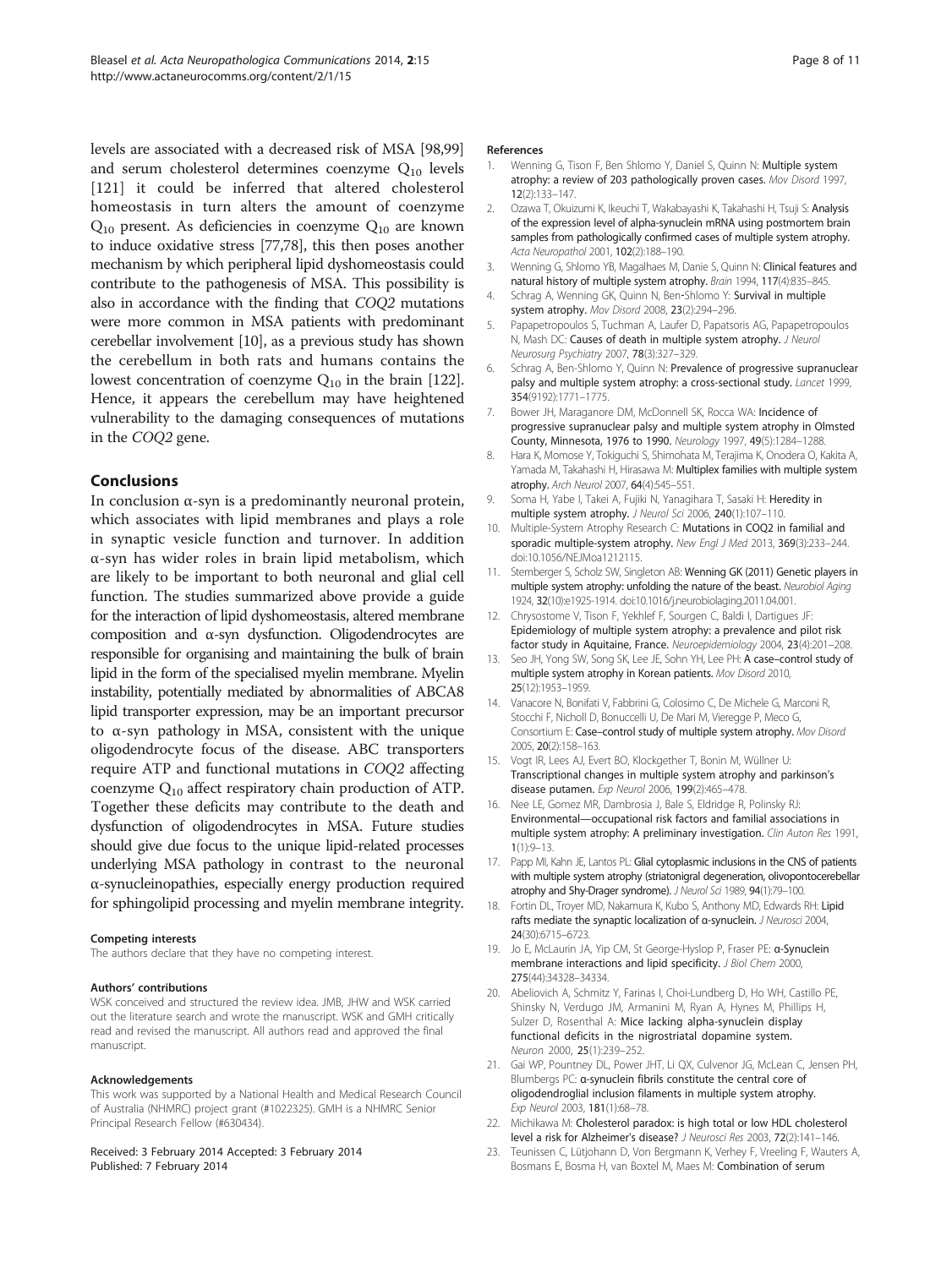<span id="page-8-0"></span>markers related to several mechanisms in Alzheimer's disease. Neurobiol Aging 2003, 24(7):893–902.

- 24. Baumann N, Pham-Dinh D: Biology of oligodendrocyte and myelin in the mammalian central nervous system. Physiol Rev 2001, 81(2):871–927.
- 25. Ravera S, Bartolucci M, Calzia D, Aluigi MG, Ramoino P, Morelli A, Panfoli I: Tricarboxylic acid cycle-sustained oxidative phosphorylation in isolated myelin vesicles. Biochimie 2013, 95(11):1991–1998. doi:10.1016/j. biochi.2013.07.003.
- 26. Wang JT, Medress ZA, Barres BA: Axon degeneration: molecular mechanisms of a self-destruction pathway. J Cell Biol 2012, 196(1):7-18. doi:10.1083/jcb.201108111.
- 27. Smith CM, Cooksey E, Duncan ID: Myelin loss does not lead to axonal degeneration in a long-lived model of chronic demyelination. J Neurosci 2013, 33(6):2718–2727. doi:10.1523/JNEUROSCI.4627-12.2013.
- 28. Song YJ, Lundvig DM, Huang Y, Gai WP, Blumbergs PC, Hojrup P, Otzen D, Halliday GM, Jensen PH: p25alpha relocalizes in oligodendroglia from myelin to cytoplasmic inclusions in multiple system atrophy. Am J Pathol 2007, 171(4):1291–1303.
- 29. Matsuo A, Akiguchi I, Lee GC, McGeer EG, McGeer PL, Kimura J: Myelin degeneration in multiple system atrophy detected by unique antibodies. Am J Pathol 1998, 153(3):735–744.
- 30. Lindersson E, Lundvig D, Petersen C, Madsen P, Nyengaard JR, Hojrup P, Moos T, Otzen D, Gai WP, Blumbergs PC, Jensen PH: p25alpha Stimulates alpha-synuclein aggregation and is co-localized with aggregated alpha-synuclein in alpha-synucleinopathies. J Biol Chem 2005, 280(7):5703–5715. doi:10.1074/jbc.M410409200.
- 31. Kragh CL, Lund LB, Febbraro F, Hansen HD, Wei-Ping G, El-Agnaf O, Richter-Landsberg C, Jensen PH: alpha-synuclein aggregation and Ser-129 phosphorylation-dependent cell death in oligodendroglial cells. J Biol Chem 2009, 284(15):10211–10222.
- 32. Kovacs GG, Gelpi E, Lehotzky A, Hotberger R, Erdei A, Budka H, Ovadi J: The brain-specific protein TPPP/p25 in pathological protein deposits of neurodegenerative diseases. Acta Neuropathol 2007, 113(2):153–161.
- 33. Giasson BI, Murray IV, Trojanowski JQ, Lee VM-Y: A hydrophobic stretch of 12 amino acid residues in the middle of α-synuclein is essential for filament assembly. J Biol Chem 2001, 276(4):2380–2386.
- 34. Conway KA, Harper JD, Lansbury PT Jr: Fibrils formed in vitro from a-synuclein and two mutant forms linked to Parkinson's disease are typical amyloid. Biochemistry 2000, 39(10):2552–2563.
- 35. Li J, Uversky VN, Fink AL: Effect of familial parkinson's disease point mutations A30P and A53T on the structural properties, aggregation, and fibrillation of human α-synuclein. Biochemistry 2001, 40(38):11604–11613.
- 36. Conway KA, Lee S-J, Rochet J-C, Ding TT, Williamson RE, Lansbury PT: Acceleration of oligomerization, not fibrillization, is a shared property of both α-synuclein mutations linked to early-onset Parkinson's disease: implications for pathogenesis and therapy. Proc Natl Acad Sci 2000, 97(2):571–576.
- 37. Lashuel HA, Petre BM, Wall J, Simon M, Nowak RJ, Walz T, Lansbury PT Jr: α-synuclein, especially the parkinson's disease-associated mutants, forms pore-like annular and tubular protofibrils. J Mol Biol 2002, 322(5):1089–1102.
- 38. Goldberg MS, Lansbury PT Jr: Is there a cause-and-effect relationship between α-synuclein fibrillization and Parkinson's disease? Nat Cell Biol 2000, 2(7):E115–E119.
- 39. Davidson WS, Jonas A, Clayton DF, George JM: Stabilization of α-synuclein secondary structure upon binding to synthetic membranes. J Biol Chem 1998, 273(16):9443–9449.
- 40. Perrin RJ, Woods WS, Clayton DF, George JM: Exposure to long chain polyunsaturated fatty acids triggers rapid multimerization of synucleins. J Biol Chem 2001, 276(45):41958–41962.
- 41. Cole NB, Murphy DD, Grider T, Rueter S, Brasaemle D, Nussbaum RL: Lipid droplet binding and oligomerization properties of the parkinson's disease protein α-synuclein. J Biol Chem 2002, 277(8):6344–6352.
- 42. Lee HJ, Choi C, Lee SJ: Membrane-bound α-synuclein has a high aggregation propensity and the ability to seed the aggregation of the cytosolic form. J Biol Chem 2002, 277(1):671–678.
- 43. Decker L, Ffrench-Constant C: Lipid rafts and integrin activation regulate oligodendrocyte survival. J Neurosci 2004, 24(15):3816–3825. 10.1523/JNEUROSCI.5725-03.2004.
- 44. Pike LI: Rafts defined: a report on the keystone symposium on lipid rafts and cell function. J Lipid Res 2006, 47(7):1597–1598.
- 45. Simons M, Krämer EM, Thiele C, Stoffel W, Trotter J: Assembly of myelin by association of proteolipid protein with cholesterol-and galactosylceramide-rich membrane domains. J Cell Biol 2000, 151(1):143–154.
- 46. Hanada K, Nishijima M, Akamatsu Y, Pagano RE: Both sphingolipids and cholesterol participate in the detergent insolubility of alkaline phosphatase, a glycosylphosphatidylinositol-anchored protein, in mammalian membranes. J Biol Chem 1995, 270(11):6254-6260.
- 47. Scheiffele P, Roth MG, Simons K: Interaction of influenza virus haemagglutinin with sphingolipid-cholesterol membrane domains via its transmembrane domain. EMBO J 1997, 16(18):5501–5508. doi:10.1093/emboj/16.18.5501.
- 48. Jensen PH, Nielsen MS, Jakes R, Dotti CG, Goedert M: Binding of α-synuclein to brain vesicles is abolished by familial Parkinson's disease mutation. J Biol Chem 1998, 273(41):26292–26294.
- 49. Jo E, Fuller N, Rand RP, St George-Hyslop P, Fraser PE: Defective membrane interactions of familial parkinson's disease mutant A30P α-synuclein. J Mol Biol 2002, 315(4):799–807.
- 50. Scholz SW, Houlden H, Schulte C, Sharma M, Li A, Berg D, Melchers A, Paudel R, Gibbs JR, Simon-Sanchez J, Paisan-Ruiz C, Bras J, Ding J, Chen H, Traynor BJ, Arepalli S, Zonozi RR, Revesz T, Holton J, Wood N, Lees A, Oertel W, Wullner U, Goldwurm S, Pellecchia MT, Illig T, Riess O, Fernandez HH, Rodriguez RL, Okun MS, et al: SNCA variants are associated with increased risk for multiple system atrophy. Ann Neurol 2009, 65(5):610–614. doi:10.1002/ana.21685.
- 51. Maroteaux L, Campanelli JT, Scheller RH: Synuclein: a neuron-specific protein localized to the nucleus and presynaptic nerve terminal. J Neurosci Offic J Soc Neurosci 1988, 8(8):2804-2815.
- 52. Iwai A, Masliah E, Yoshimoto M, Ge N, Flanagan L, de Silva HA, Kittel A, Saitoh T: The precursor protein of non-A beta component of Alzheimer's disease amyloid is a presynaptic protein of the central nervous system. Neuron 1995, 14(2):467-475.
- 53. Weinreb PH, Zhen W, Poon AW, Conway KA, Lansbury PT Jr: NACP, a protein implicated in alzheimer's disease and learning, is natively unfolded. Biochemistry 1996, 35(43):13709–13715.
- 54. McLean PJ, Kawamata H, Ribich S, Hyman BT: Membrane association and protein conformation of α-synuclein in intact neurons. J Biol Chem 2000, 275(12):8812–8816.
- 55. Sharon R, Goldberg MS, Bar-Josef I, Betensky RA, Shen J, Selkoe DJ: α-synuclein occurs in lipid-rich high molecular weight complexes, binds fatty acids, and shows homology to the fatty acid-binding proteins. Proc Natl Acad Sci 2001, 98(16):9110–9115.
- 56. Cabin DE, Shimazu K, Murphy D, Cole NB, Gottschalk W, McIlwain KL, Orrison B, Chen A, Ellis CE, Paylor R: Synaptic vesicle depletion correlates with attenuated synaptic responses to prolonged repetitive stimulation in mice lacking α-synuclein. J Neurosci 2002, 22(20):8797-8807
- 57. Jenco JM, Rawlingson A, Daniels B, Morris AJ: Regulation of phospholipase D2: selective inhibition of mammalian phospholipase D isoenzymes by α-and β-synucleins. Biochemistry 1998, 37(14):4901–4909.
- 58. Payton JE, Perrin RJ, Woods WS, George JM: Structural determinants of PLD2 inhibition by α-synuclein. J Mol Biol 2004, 337(4):1001–1009.
- 59. Liscovitch M, Czarny M, Fiucci G, Tang X: Phospholipase D: molecular and cell biology of a novel gene family. Biochem J 2000, 345(Pt 3):401.
- 60. Narayanan V, Guo Y, Scarlata S: Fluorescence studies suggest a role for alpha-synuclein in the phosphatidylinositol lipid signaling pathway. Biochemistry 2005, 44(2):462–470. doi:10.1021/bi0487140.
- 61. Guo Y, Rosati B, Scarlata S: alpha-Synuclein increases the cellular level of phospholipase Cbeta1. Cell Signal 2012, 24(5):1109–1114. doi:10.1016/j.cellsig.2012.01.007.
- 62. Castagnet PI, Golovko MY, Barcelo-Coblijn GC, Nussbaum RL, Murphy EJ: Fatty acid incorporation is decreased in astrocytes cultured from alpha-synuclein gene-ablated mice. J Neurochem 2005, 94(3):839–849. doi:10.1111/j.1471-4159.2005.03247.x.
- 63. Golovko MY, Faergeman NJ, Cole NB, Castagnet PI, Nussbaum RL, Murphy EJ: α-synuclein gene deletion decreases brain palmitate uptake and alters the palmitate metabolism in the absence of α-synuclein palmitate binding. Biochemistry 2005, 44(23):8251–8259.
- 64. Golovko MY, Rosenberger TA, Færgeman NJ, Feddersen S, Cole NB, Pribill I, Berger J, Nussbaum RL, Murphy EJ: Acyl-CoA synthetase activity links wild-type but not mutant α-synuclein to brain arachidonate metabolism. Biochemistry 2006, 45(22):6956–6966.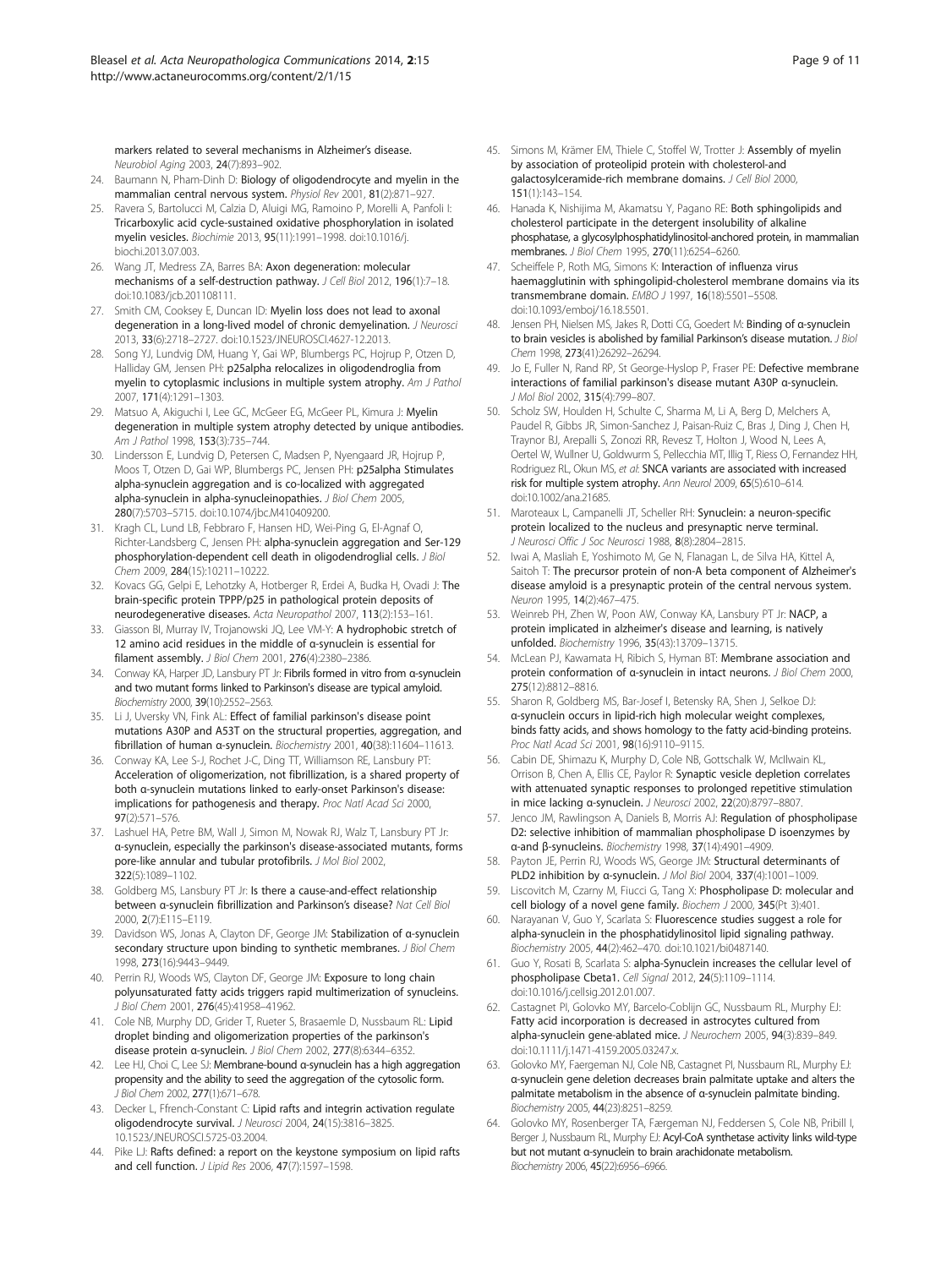- <span id="page-9-0"></span>65. Ellis CE, Murphy EJ, Mitchell DC, Golovko MY, Scaglia F, Barceló-Coblijn GC, Nussbaum RL: Mitochondrial lipid abnormality and electron transport chain impairment in mice lacking α-synuclein. Mol Cell Biol 2005, 25(22):10190–10201.
- 66. Gu M, Gash MT, Cooper JM, Wenning GK, Daniel SE, Quinn NP, Marsden CD, Schapira AH: Mitochondrial respiratory chain function in multiple system atrophy. Mov Disord 1997, 12(3):418–422. doi:10.1002/mds.870120323.
- 67. Stefanova N, Reindl M, Neumann M, Haass C, Poewe W, Kahle PJ, Wenning GK: Oxidative stress in transgenic mice with oligodendroglial α-synuclein overexpression replicates the characteristic neuropathology of multiple system atrophy. Am J Pathol 2005, 166(3):869-876.
- 68. Ubhi K, Lee PH, Adame A, Inglis C, Mante M, Rockenstein E, Stefanova N, Wenning GK, Masliah E: Mitochondrial inhibitor 3-nitroproprionic acid enhances oxidative modification of alpha‐synuclein in a transgenic mouse model of multiple system atrophy. J Neurosci Res 2009, 87(12):2728–2739.
- 69. Duda JE, Giasson BI, Gur TL, Montine TJ, Robertson D, Biaggioni I, Hurtig HI, Stern MB, Gollomp SM, Grossman M: Immunohistochemical and biochemical studies demonstrate a distinct profile of [alpha]-synuclein permutations in multiple system atrophy. J Neuropathol Exp Neurol 2000, 59(9):830.
- 70. Dickson D, Liu WK, Hardy J, Farrer M, Mehta N, Uitti R, Mark M, Zimmerman T, Golbe L, Sage J: Widespread alterations of α-synuclein in multiple system atrophy. Am J Pathol 1999, 155(4):1241–1251.
- 71. Pawlyk AC, Giasson BI, Sampathu DM, Perez FA, Lim KL, Dawson VL, Dawson TM, Palmiter RD, Trojanowski JQ, Lee VMY: Novel monoclonal antibodies demonstrate biochemical variation of brain parkin with age. J Biol Chem 2003, 278(48):48120–48128.
- 72. Tong J, Wong H, Guttman M, Ang LC, Forno LS, Shimadzu M, Rajput AH, Muenter MD, Kish SJ, Hornykiewicz O: Brain α-synuclein accumulation in multiple system atrophy, parkinson's disease and progressive supranuclear palsy: a comparative investigation. Brain 2010, 133(1):172-188.
- 73. Uryu K, Richter-Landsberg C, Welch W, Sun E, Goldbaum O, Norris EH, Pham CT, Yazawa I, Hilburger K, Micsenyi M: Convergence of heat shock protein 90 with ubiquitin in filamentous α-synuclein inclusions of α-synucleinopathies. Am J Pathol 2006, 168(3):947–961.
- 74. Tu P, Galvin JE, Baba M, Giasson B, Tomita T, Leight S, Nakajo S, Iwatsubo T, Trojanowski JQ, Lee VMY: Glial cytoplasmic inclusions in white matter oligodendrocytes of multiple system atrophy brains contain insoluble α‐synuclein. Ann Neurol 1998, 44(3):415–422.
- 75. Quinzii C, Naini A, Salviati L, Trevisson E, Navas P, Dimauro S, Hirano M: A mutation in para-hydroxybenzoate-polyprenyl transferase (COQ2) causes primary coenzyme Q10 deficiency. Am J Hum Genet 2006, 78(2):345–349. doi:10.1086/500092.
- 76. Turunen M, Olsson J, Dallner G: Metabolism and function of coenzyme Q. Biochim Biophys Acta 2004, 1660(1–2):171–199.
- 77. Quinzii CM, Lopez LC, Von-Moltke J, Naini A, Krishna S, Schuelke M, Salviati L, Navas P, DiMauro S, Hirano M: Respiratory chain dysfunction and oxidative stress correlate with severity of primary CoQ10 deficiency. FASEB J Offic Publ Fed Am Soc Exp Biol 2008, 22(6):1874–1885. doi:10.1096/fj.07-100149.
- 78. Quinzii CM, Lopez LC, Gilkerson RW, Dorado B, Coku J, Naini AB, Lagier-Tourenne C, Schuelke M, Salviati L, Carrozzo R, Santorelli F, Rahman S, Tazir M, Koenig M, DiMauro S, Hirano M: Reactive oxygen species, oxidative stress, and cell death correlate with level of CoQ10 deficiency. FASEB J Offic Publ Fed Am Soc Exp Biol 2010, 24(10):3733–3743. doi:10.1096/fj.09-152728.
- 79. Lamperti C, Naini A, Hirano M, De Vivo DC, Bertini E, Servidei S, Valeriani M, Lynch D, Banwell B, Berg M, Dubrovsky T, Chiriboga C, Angelini C, Pegoraro E, DiMauro S: Cerebellar ataxia and coenzyme Q10 deficiency. Neurology 2003, 60(7):1206–1208.
- 80. Artuch R, Brea-Calvo G, Briones P, Aracil A, Galvan M, Espinos C, Corral J, Volpini V, Ribes A, Andreu AL, Palau F, Sanchez-Alcazar JA, Navas P, Pineda M: Cerebellar ataxia with coenzyme Q10 deficiency: diagnosis and follow-up after coenzyme Q10 supplementation. J Neurol Sci 2006, 246(1–2):153–158. doi:10.1016/j.jns.2006.01.021.
- Funfschilling U, Supplie LM, Mahad D, Boretius S, Saab AS, Edgar J, Brinkmann BG, Kassmann CM, Tzvetanova ID, Mobius W, Diaz F, Meijer D, Suter U, Hamprecht B, Sereda MW, Moraes CT, Frahm J, Goebbels S, Nave KA: Glycolytic oligodendrocytes maintain myelin and long-term axonal integrity. Nature 2012, 485(7399):517–521. doi:10.1038/nature11007.
- 82. Hung LW, Wang IX, Nikaido K, Liu PQ, Ames GF, Kim SH: Crystal structure of the ATP-binding subunit of an ABC transporter. Nature 1998, 396(6712):703–707. doi:10.1038/25393.
- 83. Klein I, Sarkadi B, Varadi A: An inventory of the human ABC proteins. Biochim Biophys Acta 1999, 1461(2):237–262.
- 84. Kaminski WE, Piehler A, Wenzel JJ: ABC A-subfamily transporters: structure, function and disease. Bioch Biophy Acta (BBA)-Mol Basis Dis 2006, 1762(5):510–524.
- 85. Kim WS, Weickert CS, Garner B: Role of ATP-binding cassette transporters in brain lipid transport and neurological disease. J Neurochem 2008, 104(5):1145–1166.
- 86. Kim WS, Hsiao JH, Bhatia S, Glaros EN, Don AS, Tsuruoka S, Shannon Weickert C, Halliday GM: ABCA8 stimulates sphingomyelin production in oligodendrocytes. Biochem J 2013, 452(3):401–410. doi:10.1042/BJ20121764.
- Benes FM, Turtle M, Khan Y, Farol P: Myelination of a key relay zone in the hippocampal formation occurs in the human brain during childhood, adolescence, and adulthood. Arch Gen Psychiatry 1994, 51(6):477–484.
- 88. Miller DJ, Duka T, Stimpson CD, Schapiro SJ, Baze WB, McArthur MJ, Fobbs AJ, Sousa AMM, Šestan N, Wildman DE: Prolonged myelination in human neocortical evolution. Proc Natl Acad Sci U S A 2012, 109(41):16480–16485.
- 89. Barenholz Y, Thompson T: Sphingomyelins in bilayers and biological membranes. Biochimica et biophysica acta (BBA)-reviews on. Biomembranes 1980, 604:129–158.
- 90. Kalvodova L, Kahya N, Schwille P, Ehehalt R, Verkade P, Drechsel D, Simons K: Lipids as modulators of proteolytic activity of BACE involvement of cholesterol, glycosphingolipids, and anionic phospholipids in vitro. J Biol Chem 2005, 280(44):36815–36823.
- 91. Mathias S, Pena L, Kolesnick R: Signal transduction of stress via ceramide. Biochem J 1998, 335:465–480.
- 92. Brady RO, Kanfer JN, Mock MB, Fredrickson DS: The metabolism of sphingomyelin. II. Evidence of an enzymatic deficiency in Niemann-Pick diseae. Proc Natl Acad Sci U S A 1966, 55(2):366–369.
- 93. Bleasel JM, Hsiao JT, Halliday GM, Kim WS: Increased expression of ABCA8 in multiple system atrophy brain is associated with changes in pathogenic proteins. *J Parkinson's Dis* 2013. published online 24 June 2013.
- 94. Jin H, Ishikawa K, Tsunemi T, Ishiguro T, Amino T, Mizusawa H: Analyses of copy number and mRNA expression level of the alpha-synuclein gene in multiple system atrophy. J Med Dent Sci 2008, 55(1):145-153.
- 95. Langerveld AJ, Mihalko D, DeLong C, Walburn J, Ide CF: Gene expression changes in postmortem tissue from the rostral pons of multiple system atrophy patients. Mov Disord 2007, 22(6):766–777.
- 96. Miller D, Johnson J, Solano S, Hollingsworth Z, Standaert D, Young A: Absence of α-synuclein mRNA expression in normal and multiple system atrophy oligodendroglia. J Neural Transm 2005, 112(12):1613–1624.
- 97. Ozawa T: Morphological substrate of autonomic failure and neurohormonal dysfunction in multiple system atrophy: impact on determining phenotype spectrum. Acta Neuropathol 2007, 114(3):201–211.
- 98. Lee PH, Lim TS, Shin HW, Yong SW, Nam HS, Sohn YH: Serum cholesterol levels and the risk of multiple system atrophy: a case-control study. Movement Disorders 2009, 24(5):752–758.
- 99. Cao B, Guo X, Chen K, Song W, Huang R, Wei QQ, Zhao B, Shang HF: Serum lipid levels are associated with the prevalence but not with the disease progression of multiple system atrophy in a Chinese population. Neurol Res. 10.1179/1743132813Y.0000000277.
- 100. Vidal JS, Vidailhet M, Elbaz A, Derkinderen P, Tzourio C, Alperovitch A: Risk factors of multiple system atrophy: a case–control study in French patients. Mov Disord 2008, 23(6):797–803.
- 101. de Lau LML, Koudstaal PJ, Hofman A, Breteler MMB: Serum cholesterol levels and the risk of Parkinson's disease. Am J Epidemiol 2006, 164(10):998–1002.
- 102. Simon KC, Chen H, Schwarzschild M, Ascherio A: Hypertension, hypercholesterolemia, diabetes, and risk of parkinson disease. Neurology 2007, 69(17):1688–1695.
- 103. Scigliano G, Musicco M, Soliveri P, Piccolo I, Ronchetti G, Girotti F: Reduced risk factors for vascular disorders in parkinson disease patients a case–control study. Stroke 2006, 37(5):1184–1188.
- 104. Huang X, Chen H, Miller WC, Mailman RB, Woodard JL, Chen PC, Xiang D, Murrow RW, Wang YZ, Poole C: Lower low-density lipoprotein cholesterol levels are associated with parkinson's disease. Mov Disord 2007, 22(3):377–381.
- 105. Hu G, Antikainen R, Jousilahti P, Kivipelto M, Tuomilehto J: Total cholesterol and the risk of parkinson disease. Neurology 2008, 70(21):1972–1979.